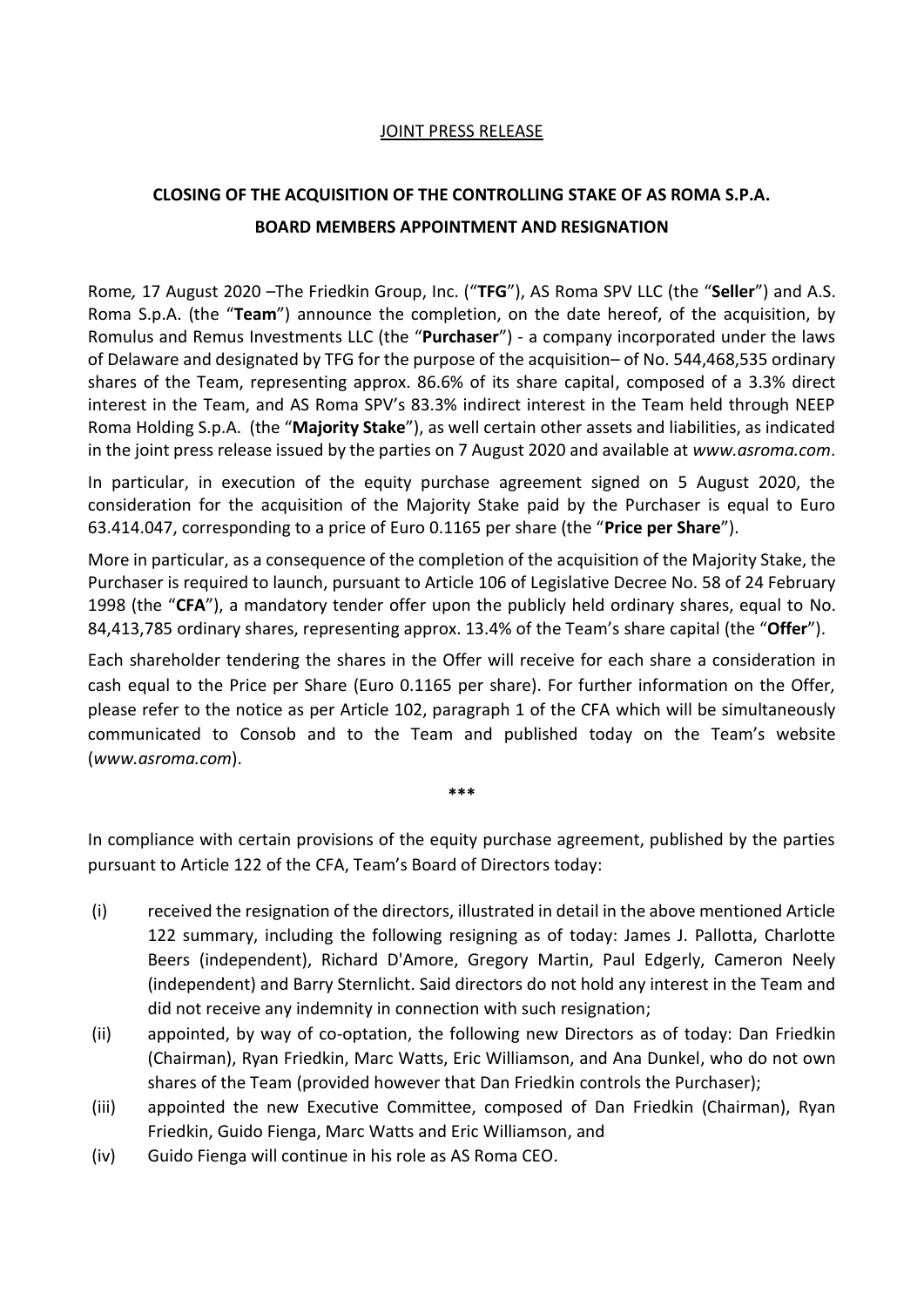A Team shareholders' meeting will be called at the earliest opportunity to renew the entire Board of Directors pursuant to the applicable laws and by-laws, as illustrated in the Article 122 summary published by the parties. The Statutory Auditors of Team will remain in place until their natural expiration.

\*\*\*

## **Dan Friedkin, CEO and Chairman of The Friedkin Group said:**

"We are delighted to join the AS Roma family– as one fan wrote recently, 'take our iconic club and make it one of the greatest names in world football'. We intend to do just that.

"Our commitment to Roma is total. We will be very present in Rome, a city that holds a special place in our hearts, as we embark on this exciting journey. We recognize we are entrusted with a team that is a vital part of the soul of Rome, and this is a responsibility that we find humbling and will always take very seriously.

"As business owners, we look to identify and back strong management teams and leadership. Guido Fienga has proven to be a great CEO of Roma, and together we have developed an ambitious and disciplined business plan. We will give him the support, guidance and means to deliver on this plan and, to help maintain focus over these crucial weeks ahead, it will be primarily his voice that will speak for AS Roma. Our shared vision for the club and the team is to favor a sustained, long-term investment approach rather than quick fixes of questionable durability.

"I'd also like to take a moment to thank Jim Pallotta and his partners for all they have done for the club. He and his team have been very helpful in preparing for a smooth transition and we wish him nothing but the best in the future.

"Finally, no comments would be complete without acknowledging the incredible strength, passion and loyalty of the fans and the Curva Sud*.* We will stand shoulder to shoulder with you as we develop this club and challenge for trophies in the future. We can't wait to get to work and for our new season to start."

#### **Departing AS Roma President Jim Pallotta said:**

"I would like wish Dan, Ryan and everyone at AS Roma - the players, the staff and the fans - only good luck for the future. Like every Roma fan in the world, I truly hope The Friedkin Group can build on what we have done over the last eight years, transforming Roma into a truly international club, and take AS Roma to the next level. This is an incredibly special football club and I leave with many unforgettable memories."

#### **Guido Fienga, AS Roma CEO, said:**

"This is an important day for AS Roma. It is a privilege for me to begin to work closely with Dan and Ryan. Their passion and commitment to the club is unquestioned as is their financial and commercial track record. I am deeply honored to have been trusted to continue my work at Roma and begin to execute a business plan which, in the first year will put in place the foundation stones to deliver strong, sustainable results on and off the pitch."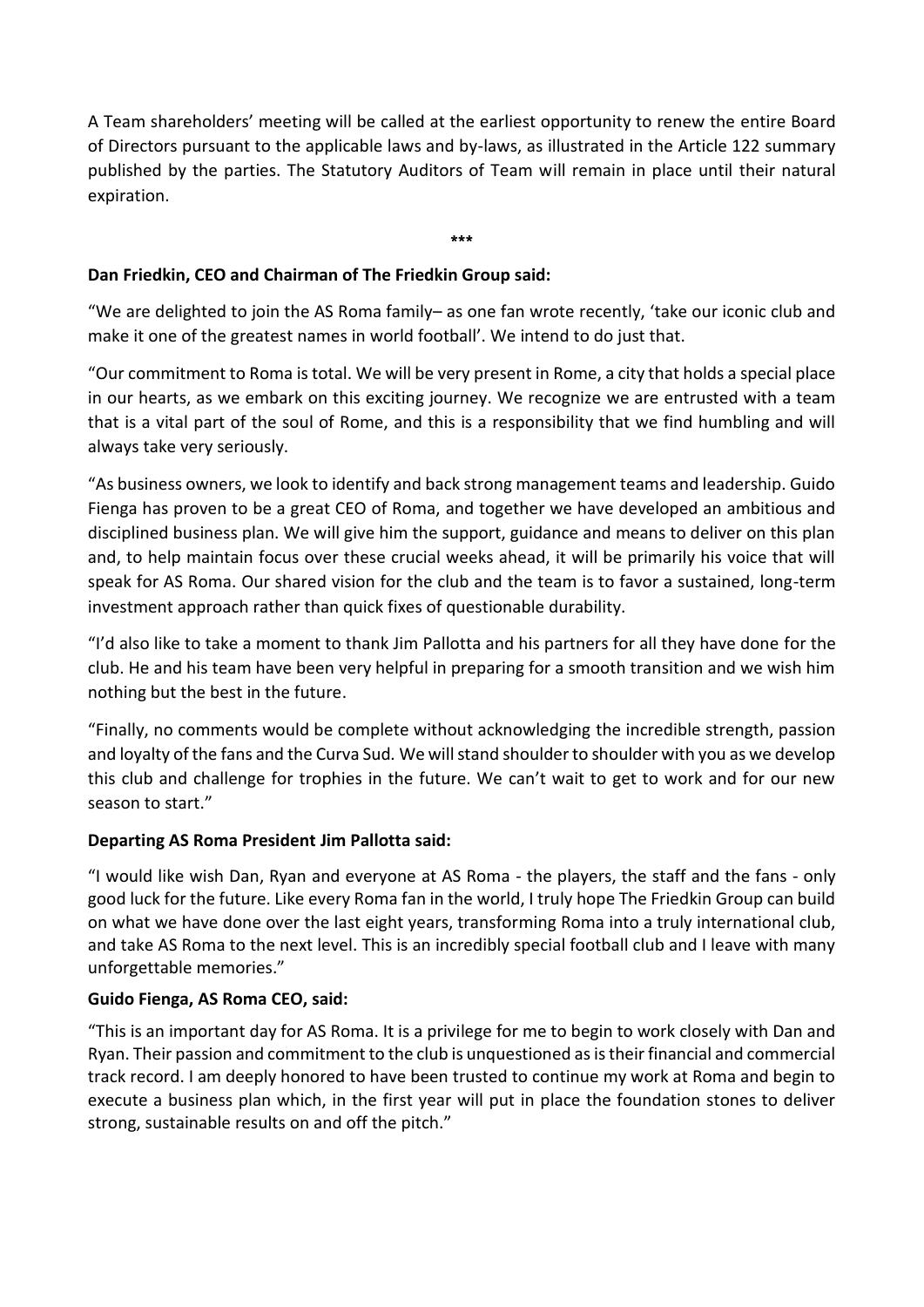### COMUNICATO STAMPA CONGIUNTO

### **PERFEZIONAMENTO DELL'ACQUISIZIONE DELLA PARTECIPAZIONE DI MAGGIORANZA IN A.S. ROMA S.P.A.**

#### **DIMISSIONI E NOMINA DEI MEMBRI DEL CONSIGLIO DI AMMINISTRAZIONE**

*Roma, 17 agosto 2020* –The Friedkin Group, Inc. ("**TFG**"), AS Roma SPV LLC (il "**Venditore**") e A.S. Roma S.p.A. (il "**Club**") annunciano il perfezionamento, in data odierna, dell'acquisizione, da parte di Romulus and Remus Investments LLC (l'"**Acquirente**") – una società costituita ai sensi delle leggi del Delaware e designata da TFG ai fini dell'acquisizione – di n. 544.468.535 azioni ordinarie del Club, rappresentative di circa l'86,6% del capitale sociale, di cui una partecipazione diretta del 3,3% del capitale sociale del Club e una partecipazione indiretta dell'83,3% detenuta attraverso la società NEEP Roma Holding S.p.A. (la "**Partecipazione di Maggioranza**"), unitamente a taluni ulteriori *asset*, come indicato nel comunicato stampa congiunto rilasciato dalle parti in data 7 agosto 2020 e disponibile su www.asroma.com.

In particolare, in esecuzione del contratto preliminare sottoscritto in data 5 agosto 2020, il corrispettivo per l'acquisizione della Partecipazione di Maggioranza pagato dall'Acquirente è pari ad Euro 63.414.047, corrispondente ad un prezzo per azione pari a 0,1165 (il "**Prezzo per Azione**").

In conseguenza del perfezionamento dell'acquisizione della Partecipazione di Maggioranza, l'Acquirente è tenuto a lanciare, ai sensi dell'Articolo 106 del D.lgs. n. 58 del 24 febbraio 1998 (il "**TUF**"), un'offerta pubblica di acquisto obbligatoria sulle rimanenti azioni ordinarie del Club, pari a n. 84.413.785 azioni ordinarie, rappresentative di circa il 13,4% del capitale sociale del Club (l'"**OPA**").

Ciascun azionista aderente all'OPA riceverà un corrispettivo in contanti per ciascuna azione pari al Prezzo per Azione (Euro 0,1165 per azione). Per maggiori informazioni in merito all'OPA, si rimanda alla comunicazione resa ai sensi dell'art. 102, comma 1, del TUF che verrà contestualmente comunicata alla Consob e al Club e messa a disposizione del pubblico in data odierna sul sito internet del Club (*www.asroma.com*).

Ai sensi di talune previsioni del contratto preliminare, pubblicate dalle parti ai sensi dell'art. 122 del TUF, in data odierna il Consiglio di Amministrazione del Club:

**\*\*\***

- (i) ha ricevuto le dimissioni degli amministratori, come illustrato in dettaglio nella citata informativa ai sensi dell'art. 122 del TUF, incluse le dimissioni dei seguenti amministratori aventi efficacia dalla data odierna: James J. Pallotta, Charlotte Beers (indipendente), Richard D'Amore, Gregory Martin, Paul Edgerly, Cameron Neely (indipendente) and Barry Sternlicht. Tali amministratori non detengono azioni nel Club e non sono stati beneficiari di indennità di fine rapporto in connessione con tali dimissioni;
- (ii) ha nominato, in data odierna, per cooptazione i seguenti nuovi amministratori: Dan Friedkin (Presidente), Ryan Friedkin, Marc Watts, Eric Williamson, e Ana Dunkel, che non detengono azioni del Club (fermo restando che Dan Friedkin controlla l'Acquirente);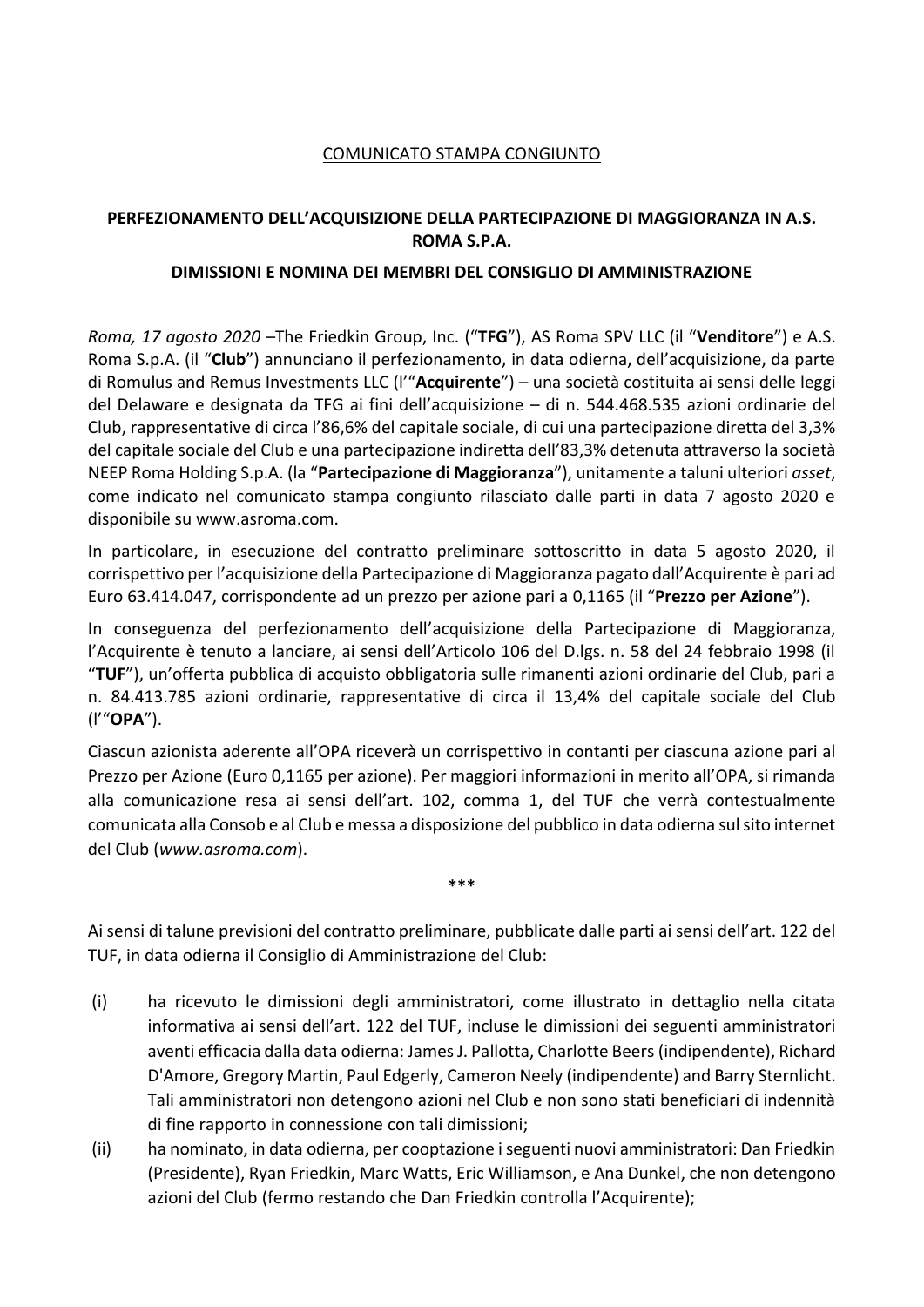- (iii) ha nominato il nuovo Comitato Esecutivo composto da Dan Friedkin (Presidente), Ryan Friedkin, Guido Fienga, Marc Watts e Eric Williamson, e
- (iv) Guido Fienga manterrà la carica di amministratore delegato della AS Roma.

Verrà convocata non appena possibile un'assemblea degli azionisti del Club al fine di nominare l'intero nuovo Consiglio di Amministrazione ai sensi delle applicabili disposizioni di legge e di statuto, come illustrato nella informativa pubblicata dalle parti ai sensi dell'art. 122 del TUF. Il Collegio Sindacale del Club resterà in carica sino alla naturale scadenza del relativo mandato.

#### \*\*\*

# **Dan Friedkin, Amministratore Delegato e Presidente di The Friedkin Group, ha rilasciato la seguente dichiarazione:**

"Siamo entusiasti di unirci alla famiglia dell'A.S. Roma e – citando quanto scritto di recente da un fan - di "rilevare il nostro club iconico e renderlo uno dei principali nomi nell'universo calcistico". È esattamente ciò che intendiamo fare.

"Il nostro impegno nei confronti della Roma è totale. Saremo molto presenti a Roma, una città che occupa un posto speciale nei nostri cuori, mentre ci imbarchiamo in questo emozionante viaggio. Riconosciamo che ci è stata affidata una squadra che rappresenta una parte vitale dell'anima di Roma, e questa è una responsabilità che prenderemo sempre molto sul serio e umilmente".

"Vorrei cogliere l'occasione per ringraziare Jim Pallotta ed i suoi partners per tutto ciò che hanno fatto per il club. Jim e la sua squadra sono stati di grande aiuto nel preparare questa transizione graduale e noi gli auguriamo tutto il meglio per il futuro".

"In qualità di proprietari del business, intendiamo identificare e incoraggiare *management, teams* e *leadership* forti. Guido Fienga ha dimostrato di essere un ottimo CEO per la Roma e insieme abbiamo costruito un ambizioso piano strategico. Gli forniremo tutto il supporto, l'assistenza e i mezzi necessari per sviluppare tali piani e per aiutarlo a rimanere focalizzato nel corso delle cruciali prossime settimane; sarà soprattutto la sua voce a parlare per l'AS Roma. La nostra visione condivisa per il club e la squadra è quella di privilegiare un approccio di investimento sostenibile e a lungo termine piuttosto che soluzioni rapide di dubbia durata".

"Non posso infine non riconoscere l'incredibile forza, la passione e la lealtà dei tifosi e della Curva Sud. Saremo al vostro fianco nello sviluppo di questa squadra e nella sfida per i trofei del futuro. Non vediamo l'ora di iniziare a lavorare e di cominciare la nostra nuova stagione".

#### **Il Presidente uscente, James Pallotta, ha affermato:**

"Voglio solo augurare a Dan, Ryan ed a ciascuno dell'AS Roma – calciatori, staff e tifosi – buona fortuna per il futuro. Come tutti i tifosi della Roma nel mondo, mi auguro che The Friedkin Group possa ripartire da ciò che abbiamo costruito nel corso degli ultimi otto anni, trasformando la Roma in un club realmente internazionale, e portare la AS Roma al prossimo livello. AS Roma è una squadra di calcio incredibilmente speciale ed io lascio numerosi ricordi indimenticabili."

#### **Guido Fienga, Amministratore Delegato dell'A.S. Roma, ha affermato:**

"Questo è un importante giorno per l'AS Roma. È un privilegio per me cominciare a lavorare a stretto contatto con Dan e Ryan. La loro passione e il loro impegno per la squadra sono indiscussi, così come